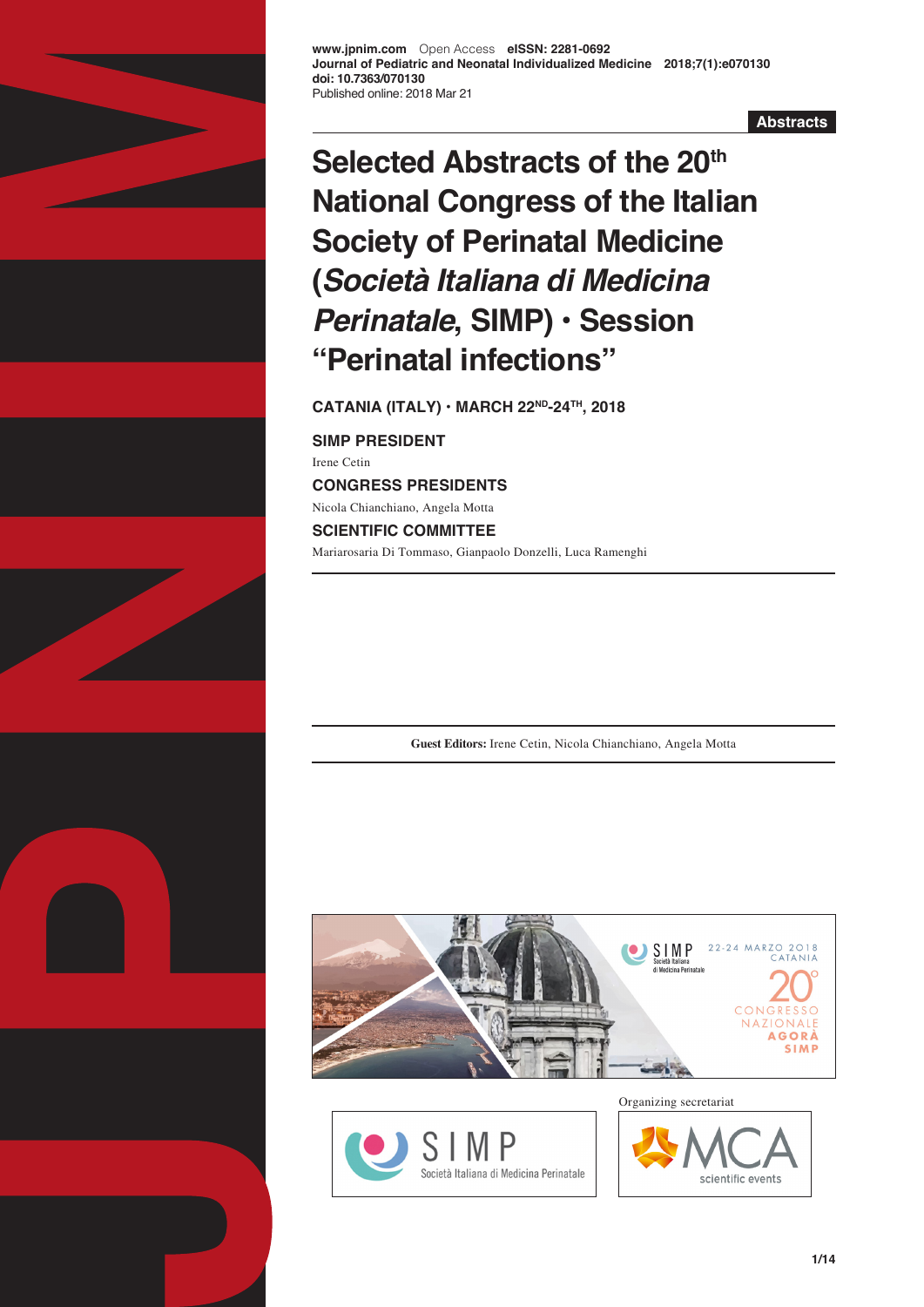## **HOW TO CITE**

[Abstract's authors]. [Abstract's title]. In: Selected Abstracts of the 20<sup>th</sup> National Congress of the Italian Society of Perinatal Medicine (*Società Italiana di Medicina Perinatale*, SIMP); Catania (Italy); March 22-24, 2018; Session "Perinatal infections". J Pediatr Neonat Individual Med. 2018;7(1):e070130. doi: 10.7363/070130.

#### **ABS 1**

# **ROLE OF ABNORMAL CTG FEATURES IN CLINICAL AND SUBCLINICAL CHORIO-AMNIONITIS**

L. Galli<sup>1,2</sup>, V. Whelehan<sup>1</sup>, A. Archer<sup>1</sup>, A. Dall'Asta<sup>2</sup>, T. Frusca<sup>2</sup>, E. Chandraharan<sup>1</sup>

*1 St George's University Hospitals NHS Foundation Trust, London, UK 2 Obstetrics and Gynecology Unit, University of Parma, Parma, Italy*

## INTRODUCTION

Chorioamnionitis is associated with a significantly increased risk of adverse perinatal outcomes. The objective of this study was to compare within a selected cohort of fetuses with cardiotocography (CTG) features suggestive of clinical or sub-clinical chorioamnionitis the CTG features associated with adverse perinatal outcomes.

## METHODS

This was a retrospective analysis of 2,105 CTG traces at St George's Hospital, London. CTG diagnosis of chorioamnionitis was based on persistent rise in the baseline for the given gestation in the absence of maternal dehydration or a persistent increase in the baseline during labour  $> 10\%$ , without preceding decelerations. The analyzed CTG abnormalities included loss/absence of accelerations, loss/absence of cycling, loss/absence of variability, baroreceptor decelerations, chemoreceptor decelerations and the presence of saltatory or sinusoidal pattern, while the evaluated perinatal outcomes comprised the presence of meconium-staining of amniotic fluid, APGAR less than 7 at 1 and 5 minutes, cord arterial and venous pH, cord arterial  $pH < 7.0$  and neonatal intensive care unit (NICU) admission.

## RESULTS

Overall, 356 fetuses fulfilled the CTG criteria for chorionamnionitis. Loss/absence of variability was the only CTG abnormality which was significantly associated with all the considered adverse perinatal outcomes and also with lower cord arterial and venous pH ( $p < 0.01$  for both). Loss/absence of accelerations and loss/absence of cycling were more common in those fetuses who experienced all the considered perinatal outcomes but not umbilical cord  $pH < 7.0$  (p 0.12 and p 0.08, respectively). Chemoreceptor decelerations were significantly related to low APGAR scores at 1 and 5 minutes (p < 0.01 and 0.01 respectively) and meconium-stained fluid ( $p < 0.01$ ), while the presence of saltatory or sinusoidal patterns was variably associated with low APGAR at 1 and 5 minutes, meconium-stained amniotic fluid and NICU admission. Finally, no association was found between baroreceptor decelerations and any of the considered adverse perinatal outcomes within the study group. **CONCLUSIONS** 

Within a selected cohort of fetuses showing CTG features suggestive of chorioamnionitis, the presence of additional CTG abnormalities proved to be variably but significantly associated with all the considered adverse perinatal outcomes, with the only exception of the baroreceptor decelerations.

# **ABS 2**

# **HISTOLOGICAL CHORIOAMNIONITIS AT TERM: WHAT CLINICAL VALUE?**

A. Pintucci<sup>1</sup>, S. Consonni<sup>1</sup>, L.E. Gioia<sup>1</sup>, P. Colombo<sup>2</sup>, P. Di Lorenzo<sup>1</sup>, I. Vaglio Tessitore<sup>1</sup>, F. Moltrasio<sup>3</sup>, G. Bovo<sup>4</sup>, A. Locatelli<sup>1</sup>

*1 Department of Obstetrics and Gynecology, ASST Vimercate, Carate Hospital, University of Milano-Bicocca, Milan, Italy*

*2 Department of Pediatric and Neonatology, ASST Vimercate, Carate Hospital, Carate Brianza, Italy*

*3 Department of Pathology, Desio Hospital, University of Milano-Bicocca, Monza, Italy*

*4 Unit of Pathology, ASST Vimercate, Vimercate Hospital, Vimercate, Italy*

#### INTRODUCTION

To examine the frequency and the risk factors of histological chorioamnionitis (HCA) in term pregnancy and to understand the impact of HCA on maternal and neonatal outcome according to the stage of histological inflammatory response. METHODS

A retrospective cohort study of all histological placental analysis obtained after delivery of 1,122 term pregnancies between 2014 and 2017 at Carate Brianza Hospital, University of Milano-Bicocca. Included were all cases of HCA. The diagnosis of suspected intraamniotic infection (IAI) was made when the maternal T° was  $\geq 39.0$ °C or 38.0-38.9°C with at least another clinical sign (maternal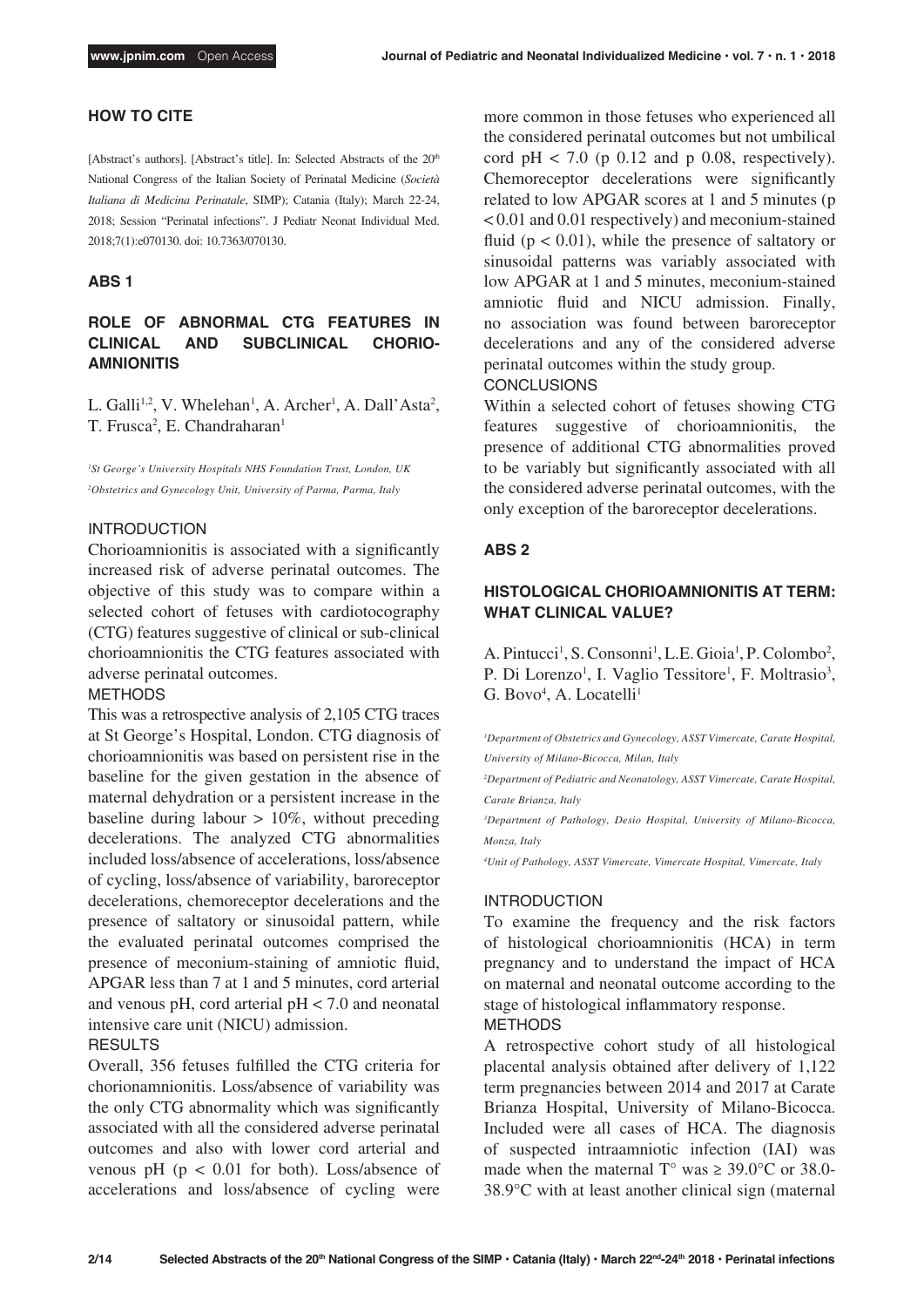leukocytosis, maternal and fetal tachycardia [Tac], meconium stained amniotic fluid). Maternal adverse outcomes were defined as postpartum hemorrhage, endometritis or composite maternal bad outcome (Mbad) including fever after hospital discharge and/ or prolonged antibiotic therapy. Neonatal adverse outcomes were defined as asphyxia, positive blood culture, high CRP or neonatal composite bad outcome (Nbad) including admission to NICU and/ or prolonged antibiotic therapy. Analyses were conducted by SPSS® 24.0; p-value  $< 0.05$  was considered significant.

# **RESULTS**

Among 6,962 deliveries, 1,314 placentas, of which 1,122 at term, were analyzed. 30.2% of term placentas had HCA. 5.2% of term pregnancies showed suspected IAI. 3.5% of placentas had HCA but no signs of IAI were observed during labor. 5.8% of pregnancies showed at least one sign of IAI but no signs of HCA were found. Prolonged rupture of membrane  $\geq$  18 hours and epidural analgesia were related to maternal fever in labor  $(p < 0.02)$  and fetal Tac  $(p < 0.01)$ . The association between epidural analgesia and maternal fever in labor (OR 3.8,  $p <$ 0.001) persisted at multivariate analysis. All clinical signs of IAI were related to induced labor ( $p < 0.02$ ), use of oxytocin  $(p < 0.00)$  and internal electrode for fetal heart rate monitoring ( $p < 0.00$ ) while only maternal Tac was significantly related to HCA. The presence of at least two signs of IAI plus HCA was related at univariate and multivariate analysis to Mbad (OR 7.12,  $p < 0.008$ ). Endometritis ( $p <$ 0.03) and Mbad ( $p < 0.02$ ) were related to a whole inflammatory placental involvement. High CRP (p  $< 0.001$ ) and positive blood neonatal culture ( $p <$ 0.001) were related to the involvement of the fetal side of placenta. Nbad was related to clinical signs of IAI ( $p < 0.03$ ), but not to HCA alone ( $p = 0.1$ ).

#### CONCLUSIONS

HCA occurs when clinical signs of IAI are combined with an altered uterine function. Maternal and/or neonatal outcomes are more likely to be adverse when this triad is present: clinical signs of IAI, need for oxytocin, HCA. HCA without clinical signs of IAI and altered uterine function isn't related to bad effects for mothers and newborns. The HCA *per se* does not seem to have an independent clinical value.

## **ABS 3**

# **VALNOCTAMIDE RESCUES CYTOMEGALO-VIRUS-INDUCED ABNORMAL BRAIN ON-TOGENY AND DEAFNESS**

# S. Ornaghi<sup>1,2,3,4</sup>, J. Bai<sup>5</sup>, W. Tan<sup>6</sup>, J. Santos-Sacchi<sup>6,7,8</sup>, D. Navaratnam<sup>5</sup>, A.N. van den Pol<sup>1</sup>, M.J. Paidas<sup>2</sup>, P. Vergani4

*1 Department of Neurosurgery, Yale University School of Medicine, New Haven, Connecticut, USA*

*2 Department of Obstetrics, Gynecology, and Reproductive Sciences, Yale University School of Medicine, New Haven, Connecticut, USA*

*3 PhD program in Neuroscience, University of Milan-Bicocca School of Medicine and Surgery, Monza, Italy*

*4 Department of Obstetrics, MBBM Foundation, University of Milan-Bicocca School of Medicine and Surgery, Monza, Italy*

*5 Department of Neurology, Yale University School of Medicine, New Haven, Connecticut, USA*

*6 Surgery (Otolaryngology), Yale University School of Medicine, New Haven, Connecticut, USA*

*7 Neuroscience, Yale University School of Medicine, New Haven, Connecticut, USA*

*8 Cellular and Molecular Physiology, Yale University School of Medicine, New Haven, Connecticut, USA*

## INTRODUCTION

Cytomegalovirus (CMV) is the most common infectious cause of brain damage and non-hereditary sensorineural hearing loss in newborns and children. No treatments are recommended for affected fetuses during pregnancy, and neonatal therapy is only available for severe cases of infection due to safety concerns. We showed that valnoctamide (VCD), a mood stabilizer, effectively blocks CMV. Here we investigate CMV infection in the developing brain and auditory system of newborn mice and the potential benefits of VCD treatment on neurontogeny and hearing outcomes.

#### METHODS

Pups inoculated intraperitoneally (i.p.) with CMV (750 PFU) on the day of birth received VCD (n  $= 8$ ) or vehicle (VEH,  $n = 8$ ) daily (1.4 mg/ml) from p1 to p21. Media-inoculated animals served as controls  $(n = 8)$ . Newborn mice were chosen because their brain development parallels that of a human fetus during the early 2<sup>nd</sup> trimester, critical period of neurontogeny where CMV can cause substantive dysfunction. CMV load and distribution in the brain and the cochlea were assessed by qPCR and histochemistry at multiple time-points post-infection. Ontogeny of nervous system was assessed by means of brain-to-body weight ratio in p30 mice, whereas hearing was investigated using auditory brainstem responses in 7-week old animals. Evaluations were performed blindly with respect to the experimental group. Statistical significance was determined by mixed-model ANOVA with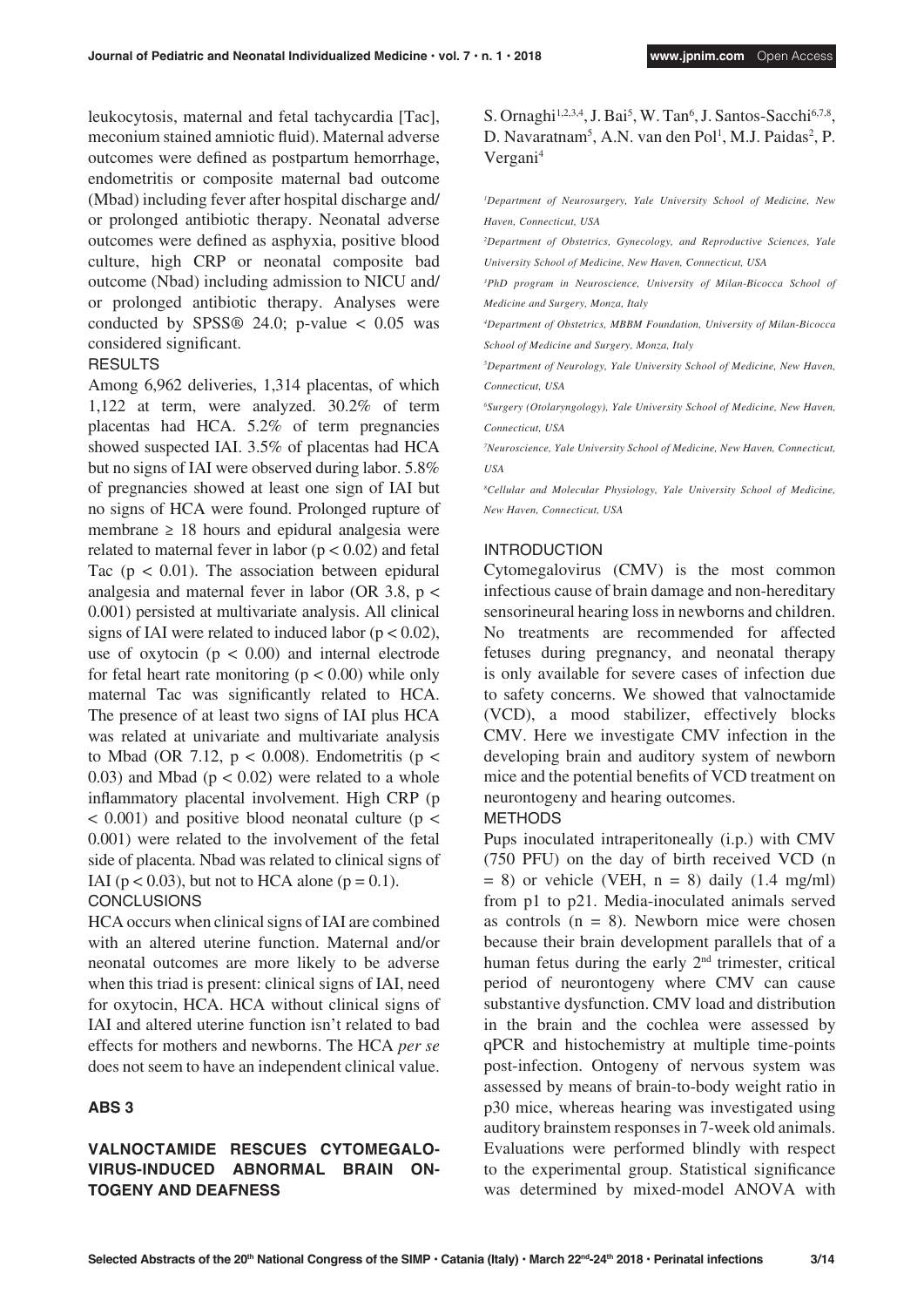Repeated Measures and Newman Keuls' post hoc test.

## RESULTS

After i.p. inoculation, CMV was detected in the brain and the cochlea as early as 2 dpi, with viral load peaking at p8-p12 and p16-p21, respectively. Infection persisted longer in the inner ear than centrally, with viral particles still measurable at p50 in the cochlea but not in the brain. CMVinfected cells were identified in multiple regions of the brain, including the cortex, corpus callosum, hippocampus, choroid plexus, cerebellum, and meninges, and of the inner ear, including the stria vascularis, the temporal bone, and the cochlea. CMV+ cells were also recognized in central areas of the auditory system, such as the cochlear nuclei, the inferior colliculus, and the auditory cortex. Infected mice showed deficient brain growth and increased hearing thresholds at multiple frequency tone stimuli. VCD treatment substantially reduced CMV load in the brain and the cochlea (**Fig. 1**), ameliorating brain and hearing development with restoration of brain-to-body weight ratio values and auditory responses similar to uninfected controls. **CONCLUSIONS** 

VCD effectively blocks CMV infection in the developing brain and auditory system, and rescues virally induced aberrant neurontogeny and hearing impairment. VCD has already been clinically used for treating neuropsychiatric disorders and lacks teratogenic activity. Thus, it may merit consideration as a novel therapeutic approach in CMV-mediated brain damage and deafness during early development.



**Figure 1 (ABS 3).** Valnoctamide (VCD) suppresses cytomegalovirus (CMV) load in the cochlea. CMV: cytomegalovirus; VEH: vehicle; VCD: valnoctamide; LoD:

limit of detection.

#### **ABS 4**

# **ZIKA TESTING IN PREGNANT AND PREG-NANCY PLANNING WOMEN**

G. Liuzzi, C. Castilletti E. Nicastri, F. Vairo, A. Corpolongo E. Lalle, M. Iannetta, L. Bordi, L. Scorzolini, F. Carletti, S. Quartu, F. Colavita, M.R. Capobianchi, G. Ippolito

*National Institute for Infectious Diseases INMI "Lazzaro Spallanzani", IRCCS, Rome, Italy*

#### INTRODUCTION

The increase of case reports of microcephaly and other brain malformations and disorders in babies born from women who were infected with Zika virus (ZIKV) during pregnancy has prompted an increase in demand for laboratory testing ZIKV infection in the last two years. According to the Ministry of Health recommendation, in Italy testing for ZIKV infection is currently recommended for all pregnant women with history of travel in an ongoing transmission area during the current pregnancy whether symptomatic or not. ZIKV test is also recommended to all exposed partners of pregnant women. No recommendation has been issued regarding couples planning pregnancies. Objective: to describe the expanded ZIKV testing strategy in couples returning from areas with ongoing ZIKV transmission.

#### METHODS

Since February 2016, INMI "L. Spallanzani" has implemented a testing algorithm that includes testing of all partners of pregnant women or with a planned pregnancy. The following information were collected: symptoms, date of onset, duration of symptoms, contact with known ZIKV cases; comprehensive travel history (dates, place, duration of visit); and vaccination history especially that associated with vaccination for flaviviruses including yellow fever.

#### RESULTS

From February 2, 2016 to December 31, 2017, 253 women with ongoing or planned pregnancy, 144 (56.9%) partners were counseled and tested for ZIKV. Despite no ZIKV infection in women was detected during the acute phase of ZIKV epidemic curve, 2 pregnant women were found ZIKV positive during the last four months of 2017, one of them was asymptomatic. Moreover, 4 partners were ZIKV positive by PCR and serology. Two of them reported unspecific symptoms and one was without symptoms.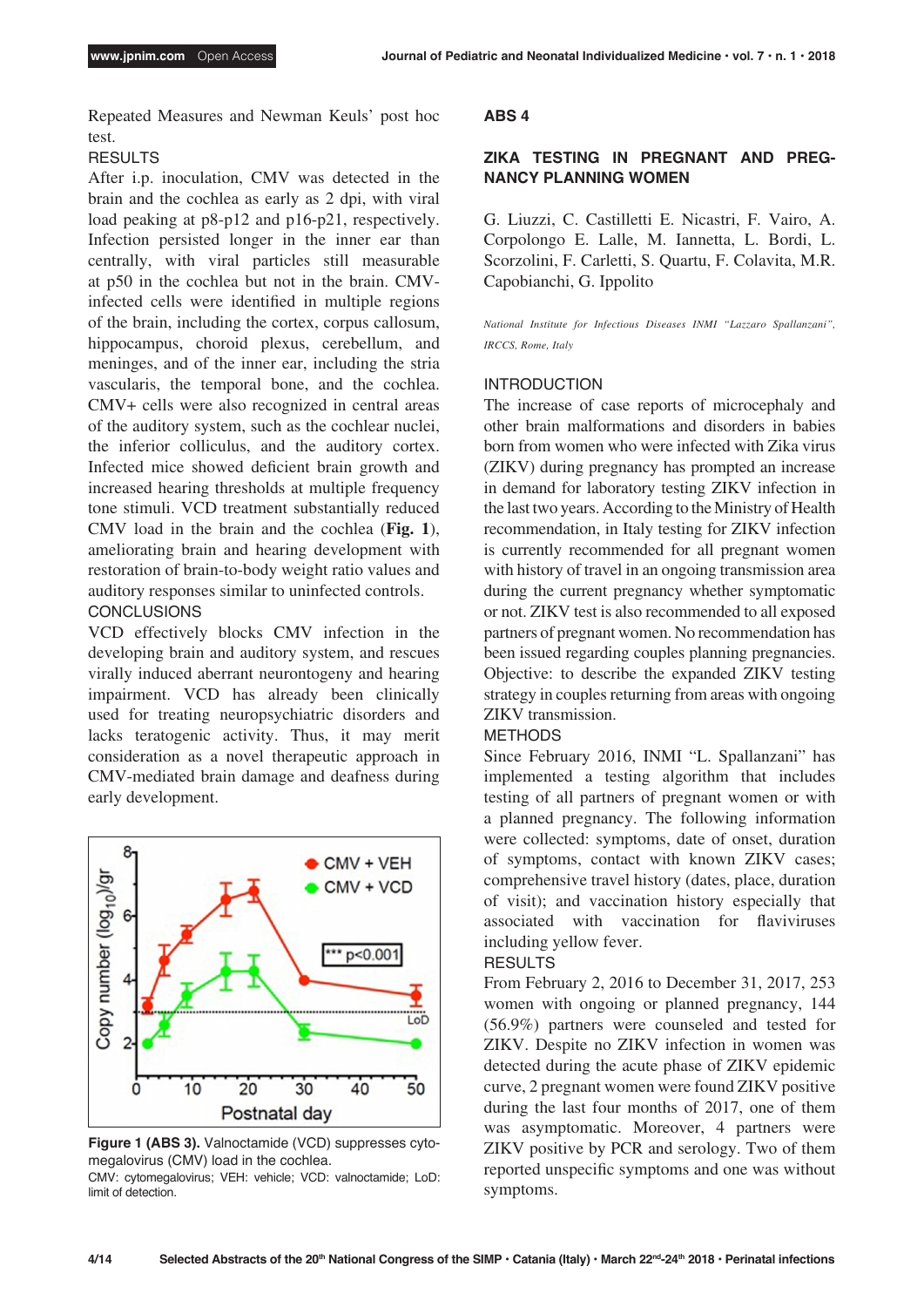#### **CONCLUSIONS**

Our testing strategy allowed to detect the diagnosis of two ZIKV positive pregnant women, and two additional cases of ZIKV infection which would have been missed due to absence or mildness of symptoms highlighting the important role of partner testing in order to prevent a possible ZIKV sexually transmitted infection. The detection of the two ZIKV positive pregnant woman in a period of low circulation of the virus, compared to the levels recorded in 2016, underlines the importance of not lowering the attention ending the surveillance of ZIKV infection of pregnant women. Moreover, as with other sexual transmitted infectious diseases. family planning healthcare services in areas with no ongoing transmission should evaluate the inclusion of ZIKV epidemiological and virological investigation in women and their partners with history of travel in areas with ongoing transmission.

## **ABS 5**

#### **MEASLES IS AGAIN A PROBLEM**

C.I. Palermo<sup>1</sup>, C.M. Costanzo<sup>2</sup>, R. Russo<sup>1,2</sup>, M. Di Franco<sup>2</sup>, G. Scalia<sup>1,2</sup>

*1 Clinical Virology Unit, A.O.U. "Policlinico Vittorio Emanuele", P.O. "G. Rodolico", Catania, Italy 2 Department of Bio-Medical Sciences, University of Catania, Catania, Italy*

#### INTRODUCTION

Measles is a contagious disease caused by the measles virus (MV) and is one of the main causes of childhood mortality worldwide. Measles is prevented through vaccination and much progress has been made to increase global vaccination coverage to reduce its incidence. In Italy, despite vaccination, outbreaks of measles still occur. According to the National Plan for measles elimination, one strategy was the achievement of

**Table 1 (ABS 5).** Seroprevalence stratified in age groups.

more than 95% coverage by two different doses; the vaccination of women of childbearing age and susceptible populations is also an essential objective. In the present study, the incidence of measles in different age groups and the occurrence of new cases diagnosed through molecular findings were evaluated.

#### MATERIAL AND METHODS

Six hundred thirty-four subjects, stratified by age into groups (1 to 6), were enrolled in this study during 2017. IgG and IgM were detected using a commercial kit and the detection of viral nucleic acid was carried out by Realtime PCR using a commercial kit (Fast-track Diagnostics, FTD Measles) in 87 patients, who were hospitalized for measles in different hospitals of Western Sicily. In addition, in the study two babies with measlesrelated sequelae were considered; they were born to women with measles infection acquired in the last trimester of pregnancy.

# RESULTS

The seroprevalence was 93.4%. Data stratified by age groups showed that the younger age groups (1 to 4) were characterized by a lower seroprevalence ranging from 60.9% to 89.8% with respect to the other age groups  $(5 \text{ to } 6)$ (**Tab. 1**). The measles RNA was detected in 22 out of the 87 patients screened (50%), the higher percentage was detected in the younger age group (0-1 years) (**Tab. 2**). In relation to the two newborns, whose mothers acquired the infection in pregnancy, almost all samples analyzed both by molecular and serological methods, confirmed congenital infection. One of the two newborns showed measles-related signs and symptoms at birth (**Tab. 3**).

#### **CONCLUSIONS**

The analysis of our data suggests the high risk of newborns due to measles infection. Indeed, the low seroprevalence rate detected in the groups of younger subjects (from 2 to 4) could lead to a higher circulation of measles among young adults. This

| Age groups         | sex F(M)  | Ab $lgG + (\%)$ | Ab $lgG - (\%)$ | Ab $lgM + (\%)$ | Ab $lgM - (\%)$ | <b>Total</b> |
|--------------------|-----------|-----------------|-----------------|-----------------|-----------------|--------------|
| $0-1$ years $(1)$  | 10 (13)   | 14 (60.9)       | 9(39.1)         | 9(39.1)         | 14 (60.9)       | 23           |
| $2-6$ years $(2)$  | 13 (16)   | 22(75.9)        | 7(24.1)         | 4(13.8)         | 25(86.2)        | 29           |
| $7-18$ years $(3)$ | 16 (22)   | 30(78.9)        | 8(21.1)         | 5(13.1)         | 33(86.9)        | 38           |
| 19-30 years (4)    | 53 (16)   | 62 (89.8)       | 7 (12.3)        | 1(1.44)         | 68 (98.5)       | 69           |
| 31-50 years (5)    | 141 (105) | 235 (95.5)      | 11 (4.47)       | 10(4.06)        | 236 (95.9)      | 246          |
| $>$ 50 years (6)   | 131 (98)  | 228 (99.7)      | 1 (0.44)        | 1(0.44)         | 228 (99.5)      | 229          |

Ab: antibodies; N.D.: not done.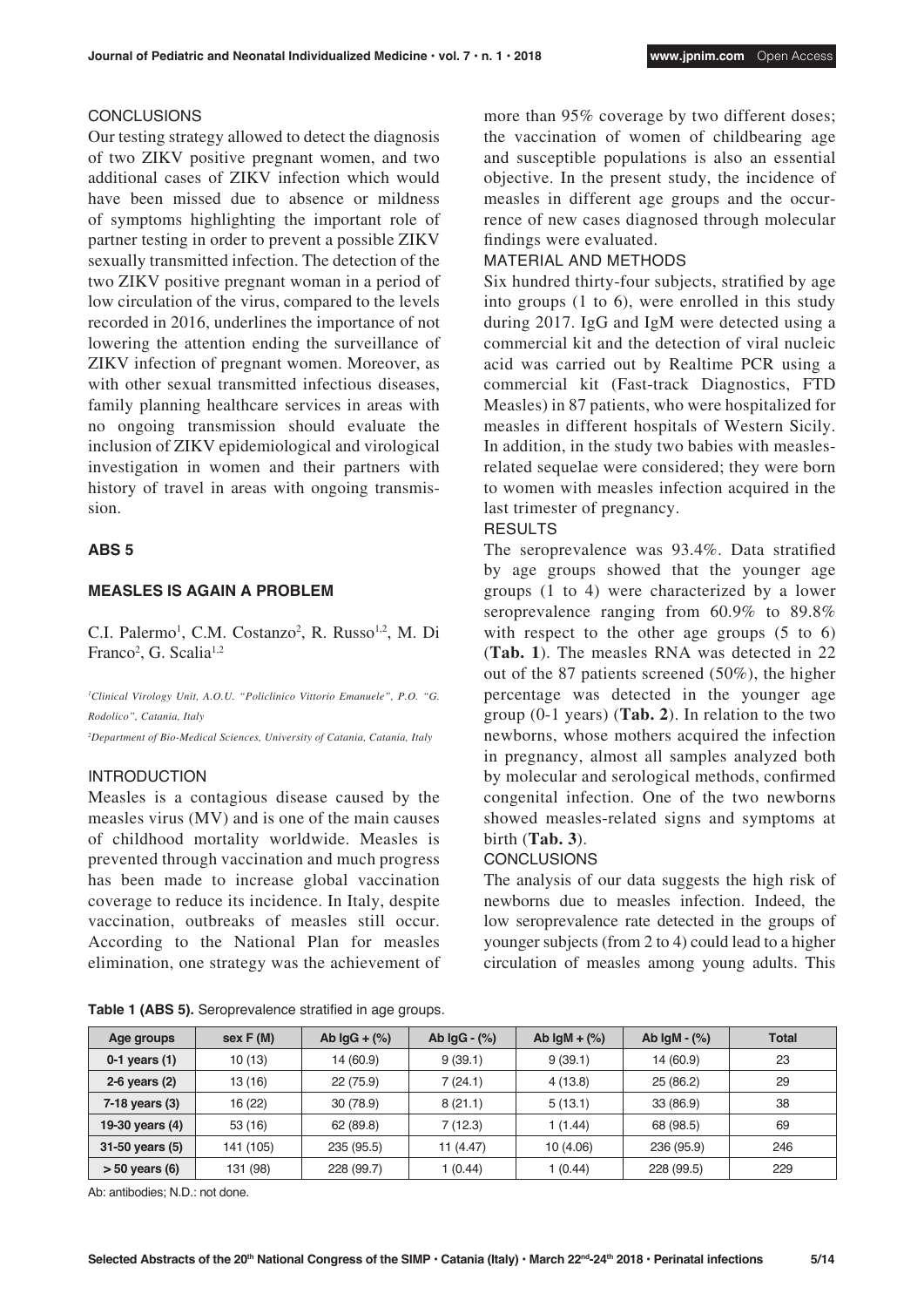| Age groups         | sex F(M) | PCR POS (%) | PCR NEG $(\%)$ | <b>Total</b> |
|--------------------|----------|-------------|----------------|--------------|
| 0-1 years $(1)$    | 5(3)     | 4(50)       | 4(50)          | 8            |
| 2-6 years $(2)$    | 7(1)     | 3(37.5)     |                | 8            |
| $7-18$ years $(3)$ | 8(5)     | 2(15.4)     | 11 (84.6)      | 13           |
| 19-30 years (4)    | 14(8)    | 7(31.8)     | 15(68.1)       | 22           |
| 31-50 years (5)    | 13 (14)  | 8(29.6)     | 19 (70.4)      | 27           |
| $> 50$ years (6)   | 4(5)     | 0           | 9(100)         | 9            |

**Table 2 (ABS 5).** Positive cases stratified in age groups.

PCR: polymerase chain reaction; Pos: positive; Neg: negative.

**Table 3 (ABS 5).** Hematological and virological findings of two newborns with primary infection of measles virus.

|                | Hematological<br>Age<br>findings | <b>Virological findings</b> |                          |              |                             |        |                  |                                                                  |                                                                                                         |         |
|----------------|----------------------------------|-----------------------------|--------------------------|--------------|-----------------------------|--------|------------------|------------------------------------------------------------------|---------------------------------------------------------------------------------------------------------|---------|
| <b>Patient</b> |                                  |                             | <b>MV Molecular test</b> |              | <b>MV sierological test</b> |        | <b>Signs and</b> |                                                                  |                                                                                                         |         |
|                |                                  |                             | <b>PCR</b>               |              |                             |        | symptoms         | <b>Treatment</b>                                                 | Hospitalization                                                                                         |         |
|                |                                  |                             | <b>Urine</b>             | <b>Serum</b> | <b>Swab</b>                 | Ab IgG | Ab IgM           |                                                                  |                                                                                                         |         |
| R.A.           | 2<br>days                        | Mild<br>hypoglycemia        | Neg                      | <b>Neg</b>   | Pos                         | Pos    | Pos              | Mild thickening lung<br>Coryza                                   | <b>IVIG</b><br>Antibiotics<br>Lactic<br>ferments<br><b>Multivitamins</b>                                | 6 days  |
| <b>P.M.</b>    | 13<br>days                       | Normal                      | Pos                      | Pos          | Pos                         | Pos    | Pos              | Fever<br>Macopapular skin<br>rash<br>Dyspnea<br>Bronchopneumonia | <b>IVIG</b> (three<br>different<br>cycles)<br>Antibiotics<br>Lactic<br>ferments<br><b>Multivitamins</b> | 14 days |

MV: measles; PCR: polymerase chain reaction; Ab: antibodies; Neg: negative; Pos: positive; IVIG: intravenous immunoglobulin.

situation causes primary infection also in pregnant women with a high risk for the newborn and also for all babies under one year of age, who are more susceptible. The cases of congenital infection that we reported, even if the babies developed well, are the clear demonstration that urgent efforts are needed to increase global coverage through advocacy, education, and the strengthening of routine immunization systems.

#### **ABS 6**

# **OUTCOMES ASSOCIATED WITH FETAL PARVOVIRUS B19 INFECTION: A SYSTEMATIC REVIEW AND META-ANALYSIS**

D. Buca<sup>1</sup>, F. Bascietto<sup>1</sup>, M. Liberati<sup>1</sup>, D. Murgano<sup>1</sup>, A. Iacovelli<sup>1</sup>, M.E. Flacco<sup>2</sup>, L. Manzoli<sup>3</sup>, A. Familiari<sup>4</sup>, G. Scambia<sup>5</sup>, F. D'Antonio<sup>6,7</sup>

*1 Department of Obstetrics and Gynaecology, University of Chieti, Chieti, Italy 2 Local Health Unit of Pescara, Pescara, Italy*

*3 Department of Medical Sciences, University of Ferrara, Ferrara, Italy*

*4 Department of Obstetrics and Gynecology, Catholic University of the Sacred Heart, Rome, Italy*

*6 Women's Health and Perinatology Research Group, Department of Clinical Medicine, Faculty of Health Sciences, UiT – The Arctic University of Norway, Tromsø, Norway*

*7 Department of Obstetrics and Gynecology, University Hospital of Northern Norway, Tromsø, Norway*

#### INTRODUCTION

Approximately 50% to 75% of women of reproductive age have developed immunity to parvovirus B19. Seronegative pregnant women, exposed to the virus, can transmit the infection to the fetuses in approximately 17% to 33% of cases. The majority of fetuses affected have a spontaneous resolution of the infection. Despite this, several complications such as miscarriage and stillbirth may potentially occur. Fetal PB19 infection is among the most common cause of non-immune fetal hydrops, which carries a high risk of perinatal mortality and morbidity. Long term sequelae of PB19 infection such as cardiomyopathies, hepatic failure and abnormal neurodevelopmental outcome have been reported.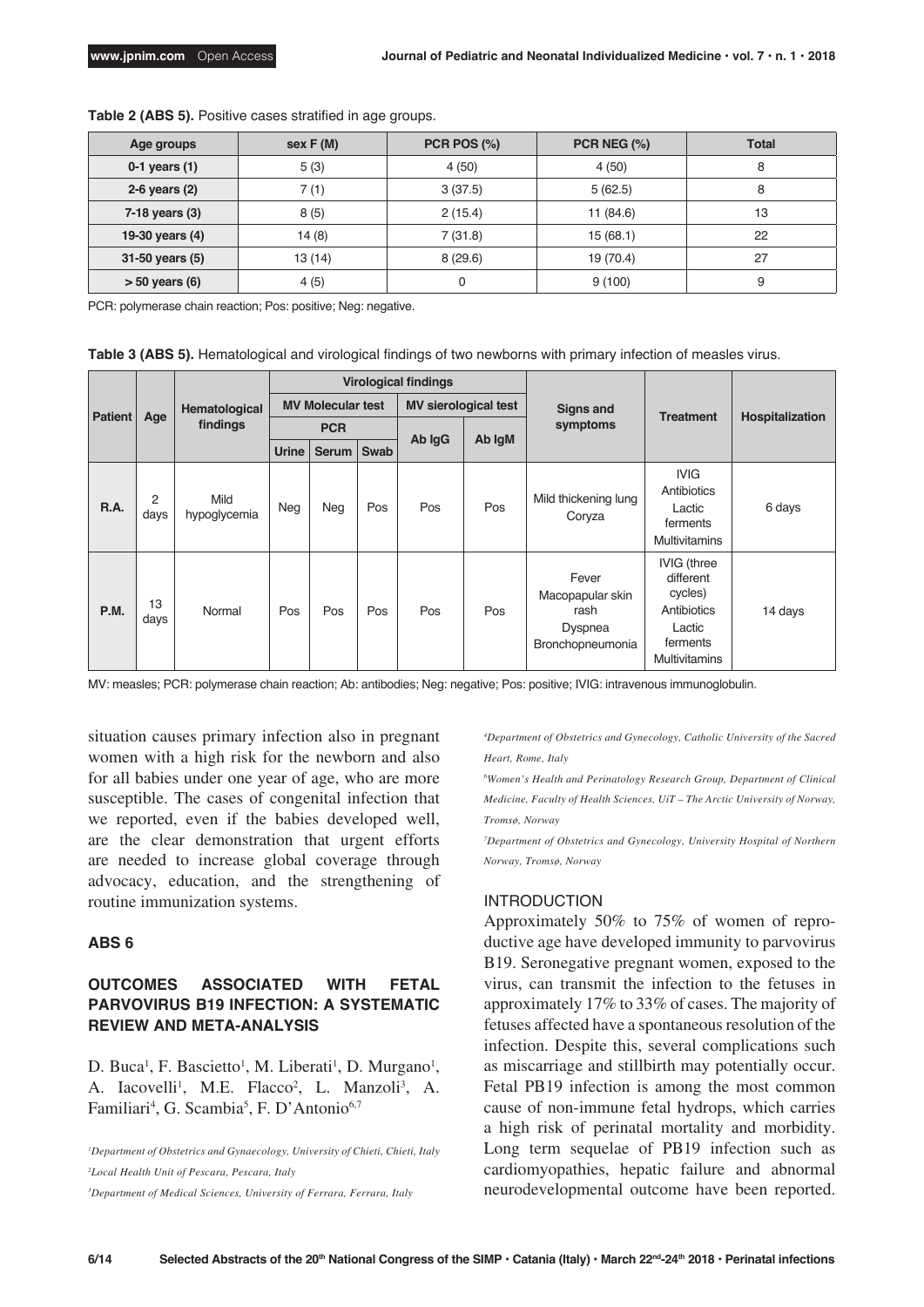The aim of this systematic review was to elucidate the outcome of fetuses affected by congenital PB19 infection.

#### METHODS

The outcomes observed were: intra-uterine death (IUD), neonatal death (NND), overall death, including either IUD and NND, spontaneous resolution of hydrops or fetal anemia, need for intrauterine transfusion (IUT), resolution of hydrops or anemia after transfusion, IUD following transfusion, abnormal brain scan after birth, abnormal neurodevelopmental outcome. All the observed outcomes were reported in fetuses presenting and in those not presenting signs of hydrops on ultrasound. Meta-analyses of proportions and meta-analyses using individual data random-effect logistic regression were used to analyze the data.

#### **RESULTS**

Thirty-six studies (599 fetuses affected by PB19 infection). The overall risk of death in fetuses affected by congenital PB19 was higher in fetuses with hydrops (OR: 4.2, 95% CI 1.6-11.0). IUD occurred in 22.4% (95% CI 14.0-31.9) of fetuses affected by hydrops and in 4.4% (95% CI 1.1-9.6) of those unaffected (OR: 3.60, 95% CI 1.3-10.4), while the corresponding figures for TOP were 2.9% (95% CI 0.0-9.3) and 3.0% (0.7-6.7). Spontaneous resolution of the infection occurred in 0.2% (95% CI 0.0-2.6) of cases with and in 54.8% (95% CI 19.4-88.3) of cases without hydrops. Resolution of the infection after IUT occurred in 57.7% (95% CI 46.8-68.2) of hydropic and in 100% (95% CI 45.5-100) of non-hydropic fetuses. The risk of IUD after IUT was higher in fetuses affected compared to those not affected by hydrops. Finally, the prevalence of abnormal brain imaging was 9.8% (95% CI 2.5-21.0) in fetuses affected and 0.0% (95% CI 0.0-0.0) in those not affected by hydrops, while the corresponding figures for abnormal neurodevelopmental outcome were 9.5% (95% CI 2.6-20.2) and 0.0% (95% 0.0-0.7).

#### **CONCLUSIONS**

Hydrops is the main determinant of mortality and adverse perinatal outcome in fetuses affected by PB19 infection. The overall risk of death and IUD was higher in fetuses affected by hydrops, while there was no difference in the occurrence of NND between the two groups. Spontaneous resolution occurred in about half of cases not presenting with hydrops and in almost none of the cases with hydrops. Perinatal outcome in non-hydropic fetuses is generally favorable.

#### **ABS 7**

# **HIV INFECTION AMONG MIGRANT PEOPLE: A SINGLE CENTER EXPERIENCE**

A. Giudicepietro<sup>1</sup>, L. Sarno<sup>1</sup>, G.M. Maruotti<sup>1</sup>, L.L. Mazzarelli<sup>1</sup>, M.C. De Angelis<sup>1</sup>, A. Sirico<sup>1</sup>, F. Zullo<sup>1</sup>, P. Martinelli<sup>1</sup>, M. Sansone<sup>2</sup>

<sup>1</sup>Department of Neuroscience, Reproductive Sciences and Dentistry, School of *Medicine, University of Naples Federico II, Naples, Italy*

*2 Center for Infectious Diseases and AIDS in Obstetrics and Gynecology, University of Naples Federico II, Naples, Italy*

#### INTRODUCTION

According to ISTAT, migrant people resident in Campania at the beginning of 2017 are 243,694 and they represent 4.2% of the resident population. 51.55% of these are women. They carry a high risk for sexually transmitted disease (STD), above all HIV infection. During pregnancy it is essential to offer the screening for HIV infection as early as possible, in order to start antiretroviral therapy as soon and reduce the risk of vertical transmission. The aim of this study was to evaluate the percentage of HIV infection among migrant people and the difficulty for migrant pregnancy women in accessing HIV test and antiretroviral therapy and to report the pregnancy outcome.

## **METHODS**

This is a retrospective observational cohort study. We defined a migrant as a woman who delivered in a country different from her country of birth. A descriptive analysis was conducted using SPSS® 20.0. Data are reported as number (percentage) for categorical variables and mean ± standard error for continuous variables.

#### RESULTS

We considered a total of 86 migrant pregnant HIV positive women, including 14 (16.2%) from Europe, 68 (79%) from Africa and 4 (4.65%) from South America. 67 migrant women (77.9%) had a diagnosis of HIV infection during pregnancy, and of these 48 (55.8%) during third trimester. 9  $(10.4\%)$  pregnant women presenting CD4 < 500 cells/uL and a detectable HIV-RNA at delivery. 15 (17.4%) didn't take antiretroviral therapy during pregnancy. The reported causes of HIV infection were prostitution in 32 (37.2%), infected partner in 19 (22%), injection drugs in 1 (1.1%) and sexual violence in 11 (12.7%). We could not define a known cause in 23 (26.7%) of cases.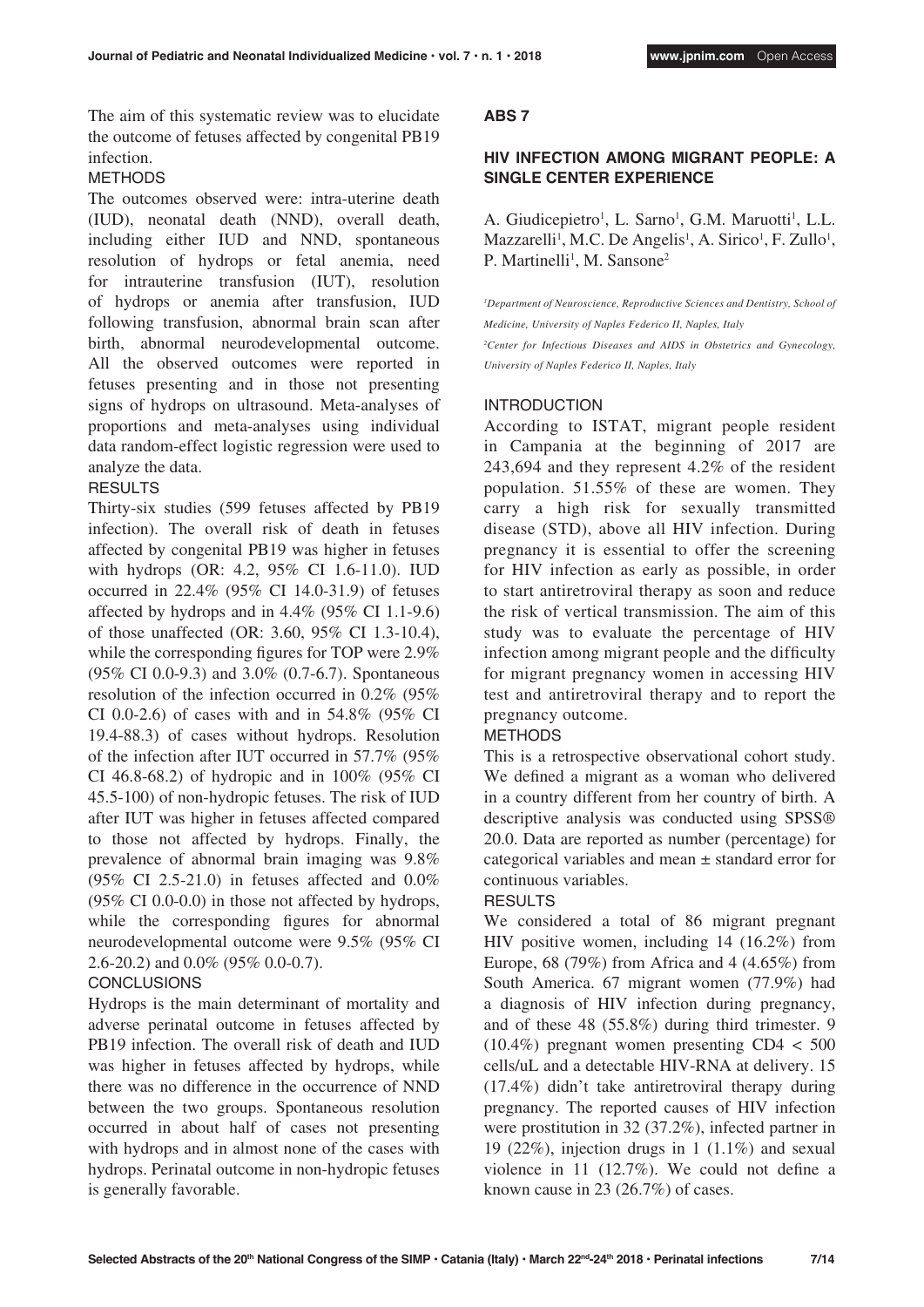Average age at delivery was  $31 \pm 3$  years old. Gestational age at delivery was  $39 \pm 4$  weeks. Twentynine (33.7%) women delivery by cesarean section, 15 of these for the viraemia at time of delivery, 3 for fetal distress, 5 for premature rupture of membranes, 1 for placenta praevia, 5 for previous cesarean section. 17 (19.7%) women had a vaginal delivery, 12 (13.92%) terminated the pregnancy (10 for voluntary termination and 2 due to a fetal malformations), 4 (4.65%) had a spontaneous abortion, 2 (2.32%) gave a therapeutic abortion for malformations and 1 (1.16%) had an intrauterine fetal demise.

## **CONCLUSIONS**

In our cohort, 55.8% of migrant pregnant women performed HIV test late in pregnancy but the percentage of women that did not undergo antiretroviral therapy during pregnancy and that performed Caesarean section with a detectable viraemia is fortunately low (17.44%).

## **ABS 8**

#### **FETAL PARVOVIRUS B19 INFECTION**

V. Giardini, S. Lazzarin, A. Martinelli, S. Cozzolino, M. Verderio, P. Vergani

*Department of Obstetrics and Gynecology, University of Milano Bicocca, San Gerardo Hospital, FMBBM – Monza, Italy*

#### INTRODUCTION

Parvovirus B19 is a widespread virus, which infects 1-5% of pregnant women. Maternal symptoms may be non-specific and therefore delay early diagnosis. In the fetus however Parvovirus B19 can cause anemia, non-immune hydrops fetalis, and death. Transplacental transmission rate ranges between 30% and 50% and it is higher in the first and second trimester. In most cases, fetal anemia secondary to Parvovirus is transient and an intrauterine transfusion can support the fetus during the aplastic crisis. However, the development of hydrops represents a negative prognostic sign, associated with high mortality. For this reason, fetal blood transfusion is recommended, unless the pregnancy is at an advanced gestational age, and risks associated with delivery are considered to be

|                                            | Case 1                                                                             | Case 2                                        | Case 3                                                                            | Case 4                                                                       | Case 5                                                                                   | Case 6                                                  |
|--------------------------------------------|------------------------------------------------------------------------------------|-----------------------------------------------|-----------------------------------------------------------------------------------|------------------------------------------------------------------------------|------------------------------------------------------------------------------------------|---------------------------------------------------------|
| Parity                                     | 3                                                                                  | 2                                             | 1                                                                                 | 2                                                                            | 1                                                                                        | 1                                                       |
| <b>GA at diagnosis</b>                     | 23.1 gw                                                                            | 20.0 gw                                       | 15.3 gw                                                                           | 26.6 gw                                                                      | 22.0 gw                                                                                  | 22.2 gw                                                 |
| <b>Maternal sign</b><br>and symptoms       | • Lower limb edema<br>• 15 kg weight gain<br>in 2 weeks' time<br>(mirror syndrome) | • Fever<br>• Chest pain<br>• Dyspnea          | $\cdot$ Rush<br>• Elevated liver<br>enzymes                                       | • Fever<br>• Diarrhea<br>• Elevated liver<br>enzymes                         |                                                                                          |                                                         |
| <b>Fetal ultrasound</b><br>abnormalities   | • Hydrops<br>• Hyperplacentosis<br>• Polyhydramnios<br>(26.1 gw)                   | • Ascites<br>• Hydrops<br>$(20.4 \text{ gW})$ | Ascites<br>(19.3 gw)                                                              | • Ascites<br>• Hyperplacentosis<br>(27.2 g w)<br>• Polyhydramnios<br>(36 gw) | • Ascites<br>• Hydrops<br>· Suspected<br>cardiac<br>abnormalities<br>$(23.4 \text{ gW})$ | <b>Hydrops</b><br>(22.2 gw)                             |
| Invasive<br>prenatal<br>diagnosis          | Amniocentesis                                                                      | Cordocentesis                                 | Cordocentesis                                                                     | Amniocentesis                                                                | Amniocentesis                                                                            | Fetal infection<br>demonstrated<br>at birth             |
| Intrauterine<br>transfusion<br>(GA)        | <b>YES</b><br>(24 and 25.1 gw)                                                     | <b>YES</b><br>(20.5 gw)                       | <b>YES</b><br>(19.3 gw)                                                           | <b>NO</b>                                                                    | <b>NO</b>                                                                                | <b>NO</b>                                               |
| <b>Fetal condition</b><br>normalized       | <b>YES</b>                                                                         | <b>YES</b>                                    | <b>NO</b>                                                                         | <b>YES</b>                                                                   | <b>NO</b>                                                                                | <b>YES</b>                                              |
| Pregnancy<br>outcome                       | pPROM at 33.2 gw,<br>cesarean section for<br>breech presentation                   | Spontaneous<br>vaginal delivery<br>at 39.4 gw | Fetal death<br>at $19.5$ gw $-$<br>autopsy shows<br>diffuse signs of<br>infection | • Cholestasis<br>· Induced labor,<br>vaginal delivery at<br>37.1 gw          | Fetal death<br>at $23.6$ gw $-$<br>autopsy shows<br>diffuse signs of<br>infection        | pPROM at<br>36.6 gw,<br>spontaneous<br>vaginal delivery |
| <b>Birth weight</b>                        | <b>SGA</b>                                                                         | <b>SGA</b>                                    | <b>AGA</b>                                                                        | <b>AGA</b>                                                                   | <b>AGA</b>                                                                               | <b>AGA</b>                                              |
| Infant outcome:<br>neurological<br>outcome | Regular                                                                            | Regular                                       |                                                                                   | Regular                                                                      |                                                                                          | Regular                                                 |

**Table 1 (ABS 8).** Main characteristics of the described cases.

GA: gestational age; Gw: gestational weeks; PV: Parvovirus; pPROM: preterm premature rupture of membrane; AGA: appropriate for gestational age; SGA: small for gestational age.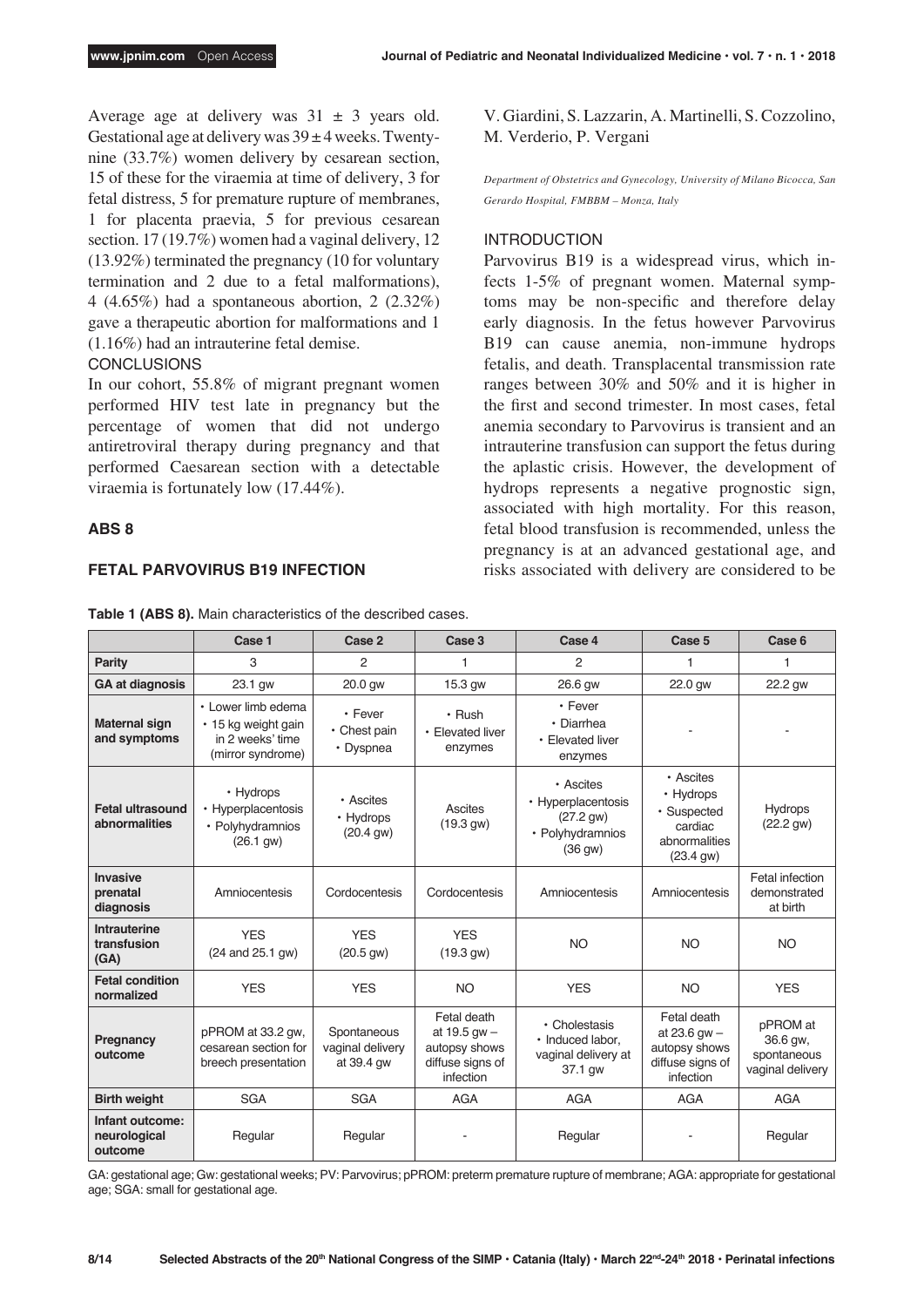less than those associated with the procedure. The aim of this study is to investigate the prevalence of fetal complications following maternal Parvovirus B19 infection at various gestational ages, and to describe obstetrical outcomes.

#### METHODS

A retrospective cohort study of Parvovirus fetal infection cases was performed at the Obstetrics and Gynecology Unit of San Gerardo Hospital, Monza, Italy from January 2010 to December 2017. Cases were identified after suggestive ultrasound findings. RESULTS

During the study period, six cases of fetal Parvovirus B19 infection were identified (**Tab. 1**). All women were Caucasian and had other children at home. The average time at diagnosis was 21 weeks (range 15 weeks – 26 weeks and 6 days). Maternal symptoms were non-specific: fever, diarrhea, and rush; one patient presented with mirror syndrome. All fetuses showed signs of anemia at Doppler examination of middle cerebral artery (MCA) and effusions: two presented with hydrops, four with ascites (two of them subsequently developed hydrops). Polyhydramnios and hyperplacentosis were diagnosed in two cases. Viral DNA was identified by polymerase chain reaction of amniotic fluid or fetal blood in five cases. In one case invasive diagnosis was not performed and fetal infection was demonstrated at birth. Three cases received intrauterine transfusions. Two cases out of three had a progressive regression of effusions. Fetal death occurred in two occasions, the first one 2 days after an intrauterine transfusion. In this circumstance, the maternal infection occurred before the  $20<sup>th</sup>$ gestational week. Pediatric follow-ups on all the living children show a normal neurological outcome. **CONCLUSIONS** 

Our data confirm that fetal hydrops and ascites are the most common ultrasound signs of fetal Parvovirus B19 infection. The diagnosis should be made on the basis of viral DNA identification in the amniotic fluid or fetal blood, in combination with maternal serologic assays for Parvovirus B19-specific IgG, IgM and fetal MCA Doppler evaluation for anemia. Timely executed intrauterine transfusion of severely anemic fetuses represents an opportunity to reduce the risk of fetal death.

## **ABS 9**

# **MASTITIS AND BREAST ABSCESSES IN BREASTFEEDING: MILK CULTURE, ANTIBIOTIC TREATMENT AND FOLLOW UP**

M.I. Mazzocco<sup>1</sup>, P. Pileri<sup>1</sup>, S.G. Rimoldi<sup>2</sup>, A. Sartani<sup>3</sup>, F. Romeri<sup>2</sup>, S. Mancini<sup>3</sup>, M.R. Gismondo<sup>2</sup>, I.  $Cetin<sup>1</sup>$ 

*1 Unit of Obstetrics and Gynecology, ASST Fatebenefratelli Sacco, University of Milan, Milan, Italy*

*2 Laboratory of Clinical Microbiology, Virology and Diagnostics of Bioemergencies, ASST Fatebenefratelli Sacco, University of Milan, Milan, Italy*

*3 Departmental Breast Unit, ASST Fatebenefratelli Sacco, University of Milan, Milan, Italy*

## INTRODUCTION

Breastfeeding represents a unique opportunity for improving both infant and maternal health. Lactational mastitis has been estimated to occur in 2-10% of breastfeeding women and 3% of women with mastitis develop a lactational breast abscess. Most episodes of lactational mastitis are caused by *S. aureus*. Recently, methicillin-resistant *S. aureus* (MRSA) has become an important pathogen in cases of lactational mastitis, mostly in abscesses. The aim of our study was to evaluate the pathogens implicated in lactational pathologies and responses to antibiotic therapy. Secondary aims were to follow up the breastfeeding and maternal-neonatal outcomes.

## METHODS

In this observational study we investigated 47 women with lactational pathologies with a multidisciplinary working approach. Milk and breast abscess samples were collected from 22 cases of mastitis (group A) and 25 cases of abscesses (group B). Samples were introduced into blood culture bottles and cultured on selective agar plates if positive. Most women were primiparous (90% and 72% respectively) and all had delivered a term newborn with normal birth weight.

## RESULTS

Breastfeeding was exclusive during the onset of lactational pathologies in 81% of group A and 64% of group B, while in 2 breast abscess cases breastfeeding was recently stopped. MRSA was detected in 9 mastitis and 19 abscesses, methicillinsusceptible *S. aureus* was detected in 2 and 3 samples respectively, other pathogens were *Streptococcus spp.* and *Enterococcus spp.* The first line therapy was penicillin in the majority of cases (14 and 15, respectively), but it was modified according to antibiogram in 64% of mastitis and 95% of abscesses. Based to results of antibiogram, clindamycin was the most used antibiotic (6/14 and 13/15, respectively). Breastfeeding during therapy was exclusive in 11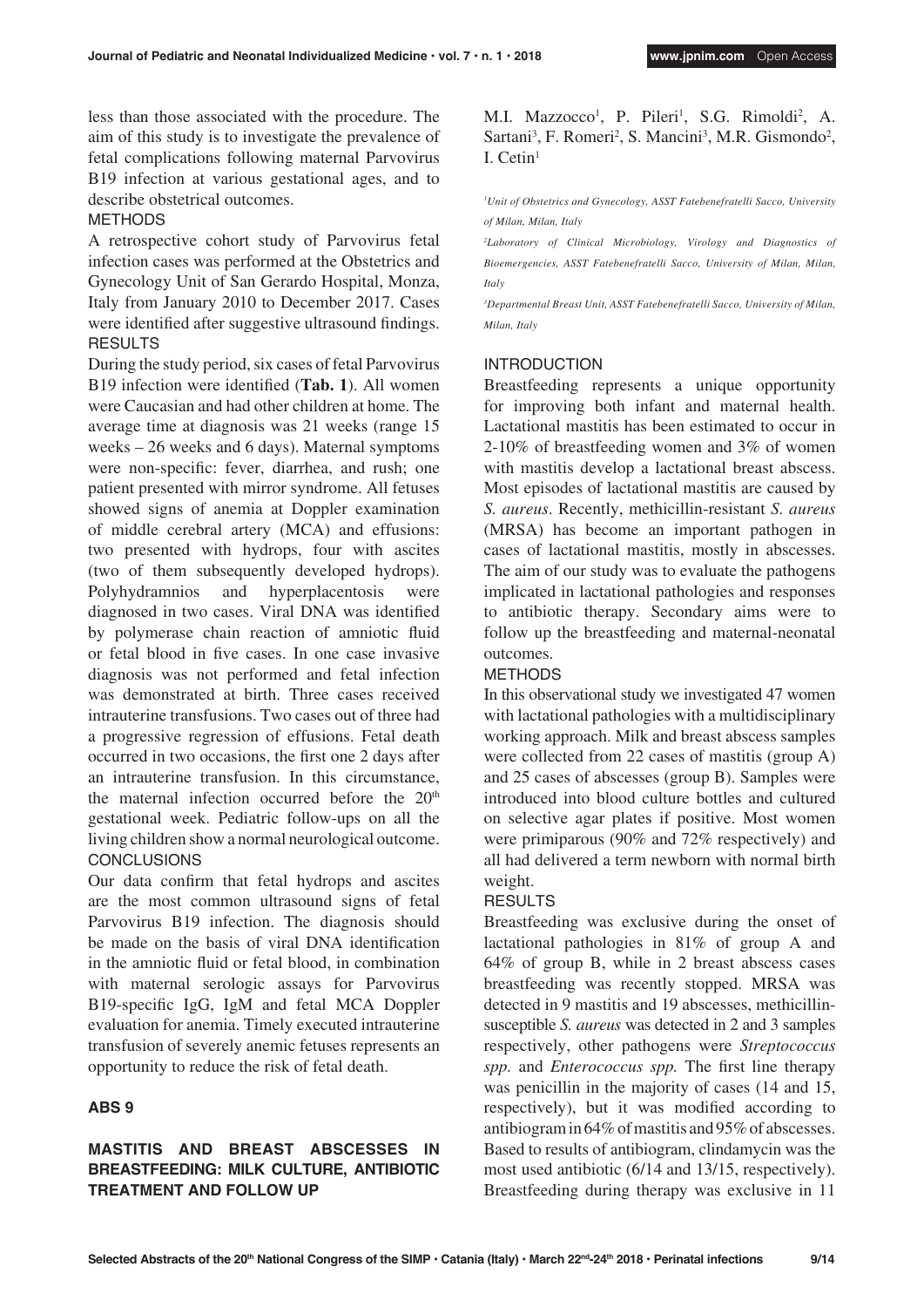mastitis and in 10 abscesses, complementary in 6 and 3 cases respectively; 8 women decided to stop breastfeeding (2 and 6, respectively), 6 of them with worsening of symptoms. No neonatal adverse effects were reported during antibiotic therapy and 1 case of maternal adverse effect was reported. Hospitalization was required in 10 cases (6 in group A, 4 in group B); breast abscesses required needle aspiration with or without ultrasound guidance in 14 cases and we collected also 4 cases of breast incision (performed in other clinics). 9 cases (3 mastitis and 6 abscesses) were lost at follow up. Breastfeeding continued until 7 neonatal months in group A and 5.5 months in group B.

## **CONCLUSIONS**

Milk culture in mastitis is very important to choose the appropriate antibiotic therapy. The first line antibiotic therapy at diagnosis of lactational abscess is clindamycin. Needle aspiration with or without ultrasound guidance should represent the first line treatment in abscess that require drainage. A multidisciplinary follow up could improve the continuation of breastfeeding to reduce complications and to improve maternal and neonatal health.

## **ABS 10**

# **ACTIVE TUBERCULOSIS CASE-FINDING AMONG PREGNANT WOMEN PRESENTING TO AN OB-STETRICS CLINIC IN NORTHERN ITALY**

M. Lamanna<sup>1</sup>, V. Giardini<sup>1</sup>, F. Sabbatini<sup>2</sup>, P. Faverio<sup>3</sup>, S. Lazzarin<sup>1</sup>, P. Vergani<sup>1</sup>

<sup>1</sup>Department of Obstetrics and Gynecology, University of Milano Bicocca, *San Gerardo Hospital, FMBBM, Monza, Italy*

*2 Department of Infectious Diseases, University of Milano Bicocca, San Gerardo Hospital, Monza, Italy*

*3 Department of Respiratory Medicine, University of Milano Bicocca, San Gerardo Hospital, Monza, Italy*

## INTRODUCTION

According to the World Health Organization, Tuberculosis (TB) affects more than 2 billion people worldwide. Italy is a low-endemic country with an annual incidence of 6.7 cases per 100,000 inhabitants, especially immigrants. TB is also an important cause of maternal mortality worldwide. In low-endemic countries, like Italy, the latest English Maternal Mortality Report has recorded an increase in deaths due to a lower degree of clinical suspicion, especially in immigrants, and poor knowledge of the pathophysiology. Pregnancy represents the first access to the health system for immigrants from high-endemic countries. During pregnancy, TB is associated with poor outcomes. The clinical diagnosis of TB can occur only in case of active disease, because latent TB cases are asymptomatic. However, the diagnostic process may become more complicated in pregnant women because of systemic nonspecific symptoms. The aim of our study is to investigate the prevalence of active TB in a cohort of pregnant and postpartum women followed up at San Gerardo Hospital, Monza, Italy and to describe obstetrics outcome.

## METHODS

A retrospective cohort study of active TB cases was performed from January 2010 to January 2018.

#### RESULTS

During the study period, five cases of active TB (**Tab. 1**) were identified: all women came from countries with a high incidence of TB. In three patients the TB diagnosis was made during pregnancy and in one case during the postpartum period. The disease onset was in two cases with chest pain, in one case with fever and cachexia, and in two cases with low-grade fever and cough. Two of them had a history of previous familiar cases of TB. There were no cases of HIV positivity. One patient (number 4 – **Tab. 1**) showed a miliary TB with myopericarditis. TB infection had a negative impact on pregnancy and patient's outcomes including maternal cachexia, preterm rupture of the amniochorionic membranes and preterm delivery, labor induction for malaise, pneumonia with pleuritis and myopericarditis. Furthermore, the late diagnosis of these four TB cases led to epidemiological issues, with the need to screen and start TB prophylaxis in 93 women, 95 newborns and 26 health workers (midwives, socio-health workers, physicians) because of the non-application of respiratory precaution measures due to the underestimation of the diagnosis. CONCLUSIONS

# Our data confirm that lack of awareness/clinical suspicion is a barrier to TB diagnosis in low-burden countries and may lead to poor clinical outcomes in pregnant women. The main challenge in controlling TB infection is the early diagnosis of latent TB in patients at high risk of developing active TB and the timely treatment of active TB. Maternal care services could be an opportunity to improve case detection, especially among immigrants.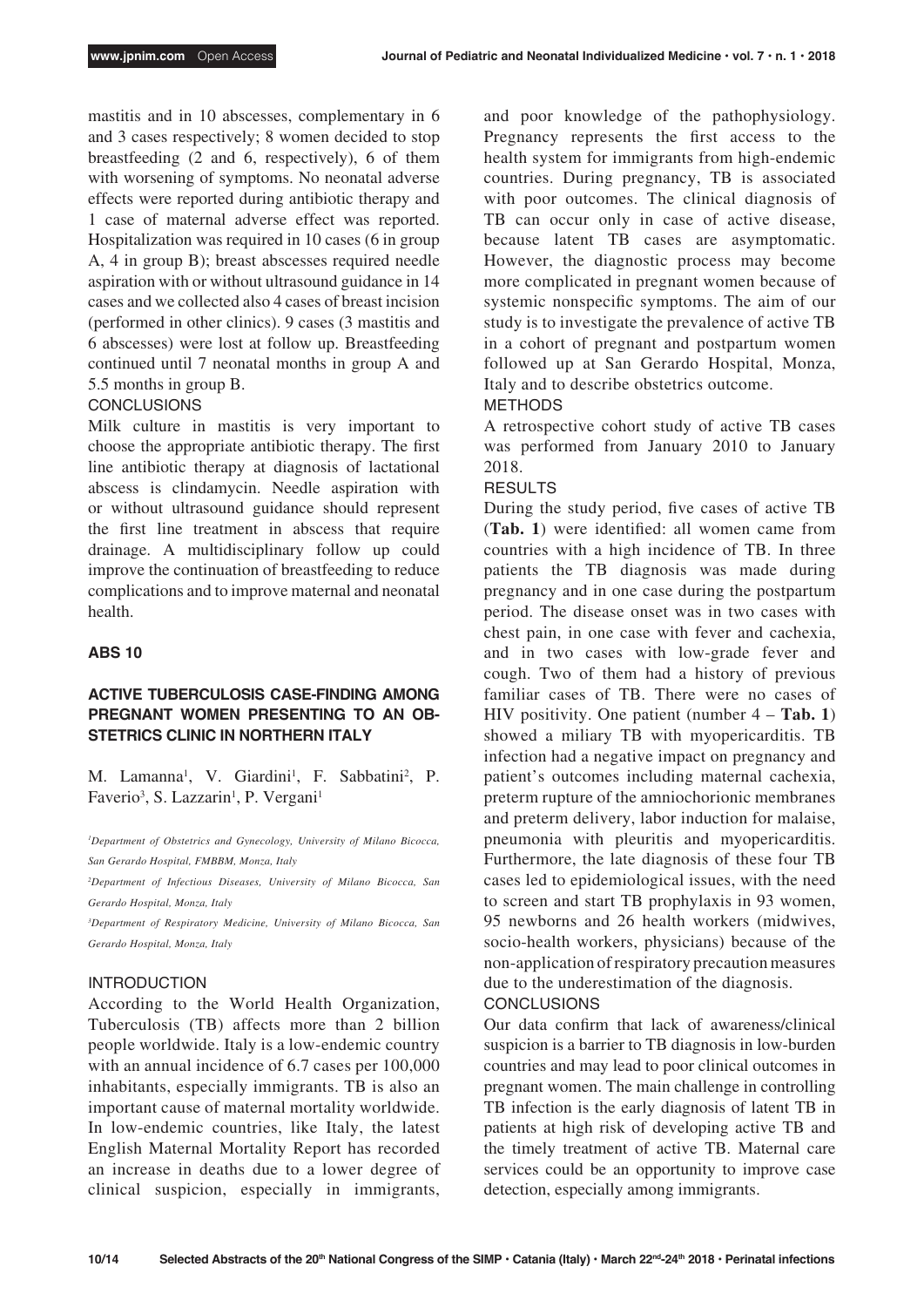|                                               | <b>Patient 1</b>                                                           | <b>Patient 2</b>                                                                                                                                                           | Patient <sub>3</sub>                                                                              | Patient 4                                                                                                  | Patient 5                                                                   |
|-----------------------------------------------|----------------------------------------------------------------------------|----------------------------------------------------------------------------------------------------------------------------------------------------------------------------|---------------------------------------------------------------------------------------------------|------------------------------------------------------------------------------------------------------------|-----------------------------------------------------------------------------|
| Age (years) - parity                          | $29 - G5P2$                                                                | $21 - G1$                                                                                                                                                                  | $32 - G3P2$                                                                                       | $23 - G1$                                                                                                  | $30 - G3P2$                                                                 |
| <b>Ethnicity</b>                              | Caucasian                                                                  | Hispanic                                                                                                                                                                   | Arab                                                                                              | African                                                                                                    | African                                                                     |
| <b>Country of origin</b>                      | Romania                                                                    | Peru                                                                                                                                                                       | Pakistan                                                                                          | Somalia                                                                                                    | Congo                                                                       |
| <b>Emigration to Italy in</b><br>last 5 years | Yes                                                                        | <b>No</b>                                                                                                                                                                  | Yes                                                                                               | Yes                                                                                                        | <b>No</b>                                                                   |
| <b>Familiar or personal</b><br>history of TB  | Unknown                                                                    | <b>Unknown</b>                                                                                                                                                             | Yes (familiar)                                                                                    | Yes (familiar)                                                                                             | Unknown                                                                     |
| <b>Onset symptoms</b>                         | Chest pain                                                                 | Persistent chest pain                                                                                                                                                      | • Postpartum fever<br>• Weight loss:<br>cachexia                                                  | • Asthenia<br>• Profuse sweating<br>• Low grade fever in<br>the last month<br>• Dry cough<br>• Weight loss | • Fever in the last 2<br>days<br>• Persistent cough in<br>the last 2 months |
| <b>GA at diagnosis</b><br>32 weeks            |                                                                            | 32 weeks<br>and 4 days                                                                                                                                                     | 3 days after delivery                                                                             | 27 weeks<br>and 4 days                                                                                     | 40 weeks<br>and 3 days                                                      |
| <b>Pregnancy outcome</b>                      | Vaginal delivery<br>at 35 weeks and 5<br>days after induction<br>for pPROM | • Labor induction to<br>start antitubercular<br>therapy at 37<br>weeks and 2 days<br>• Operative vaginal<br>delivery (vacuum<br>extraction)<br>for stopping<br>progression | Vaginal delivery<br>at 37 weeks and 3<br>days after induction<br>for expired general<br>condition | Unknown                                                                                                    | Spontaneous<br>vaginal delivery at<br>40 weeks and 4<br>days                |
| Infant outcome                                | Healthy - AGA                                                              | Healthy - AGA                                                                                                                                                              | Healthy - AGA                                                                                     | Unknown                                                                                                    | Healthy - SGA                                                               |
| <b>Drugs-resistance</b>                       | TB-Rifampicin<br>resistant                                                 | <b>No</b>                                                                                                                                                                  | TB-Isoniazid<br>resistant                                                                         | <b>No</b>                                                                                                  | <b>No</b>                                                                   |

**Table 1 (ABS 10).** Main characteristics of the described cases.

GA: gestational age; AGA: birth weight appropriate for gestational age; SGA: birth weight small for gestational age.

#### **ABS 11**

# **LISTERIOSIS AND PREGNANCY: RESULTS FROM AN ITALIAN PILOT STUDY**

#### L. Pucci<sup>1</sup>, M. Massacesi<sup>2</sup>, M. De Santi<sup>3</sup>, G. Brandi<sup>3</sup>

*1 Diatheva s.r.l., Sant'Anna di Cartoceto (PU), Italy*

*2 Department of Obstetrics and Gynaecology, Principe di Piemonte Hospital, Senigallia (AN), Italy*

*3 Biomolecular Sciences Department, Toxicological Hygiene and Environmental Sciences Unit, University of Urbino "Carlo Bo", Urbino, Italy*

#### INTRODUCTION

Listeriosis is a rare infection affecting primarily pregnant women, elderly and individuals with a weakened immune system and is caused by the ubiquitous bacterium *L. monocytogenes* (LM). Infection during pregnancy can cause severe consequences especially for the fetus, leading to sepsis, premature delivery, stillbirth and abortion. A pilot observational study has been conducted in order to establish the prevalence of seroconversion of specific antibodies against LM in a population of pregnant women from Senigallia (Italy), who have

attended the Principe di Piemonte Hospital between December 2016 and September 2017. Moreover, correlations between the presence of LM-specific antibodies and women's health status and habits have been sought.

#### METHODS

Sixty pregnant women were screened for the prevalence of antibodies against listeriolysin O, a specific toxin produced by LM, which is recognized as the major target of the host immune response using a commercial ELISA assay. Women were interviewed twice during their pregnancy. Information was obtained regarding their personal habits, gynecological history, general anamnesis and family history of abortion events. Further information on delivery was finally collected. Principal Component Analysis (PCA) was used to define relations between women showing LMspecific antibodies and the information obtained from the questionnaire (SPSS® software). RESULTS

# The prevalence of LM-specific IgG antibodies was found as 18% (95% CI, 8.2-27.7%), corresponding to 11 women. Although listeriosis

has not been confirmed in any of them, 4 women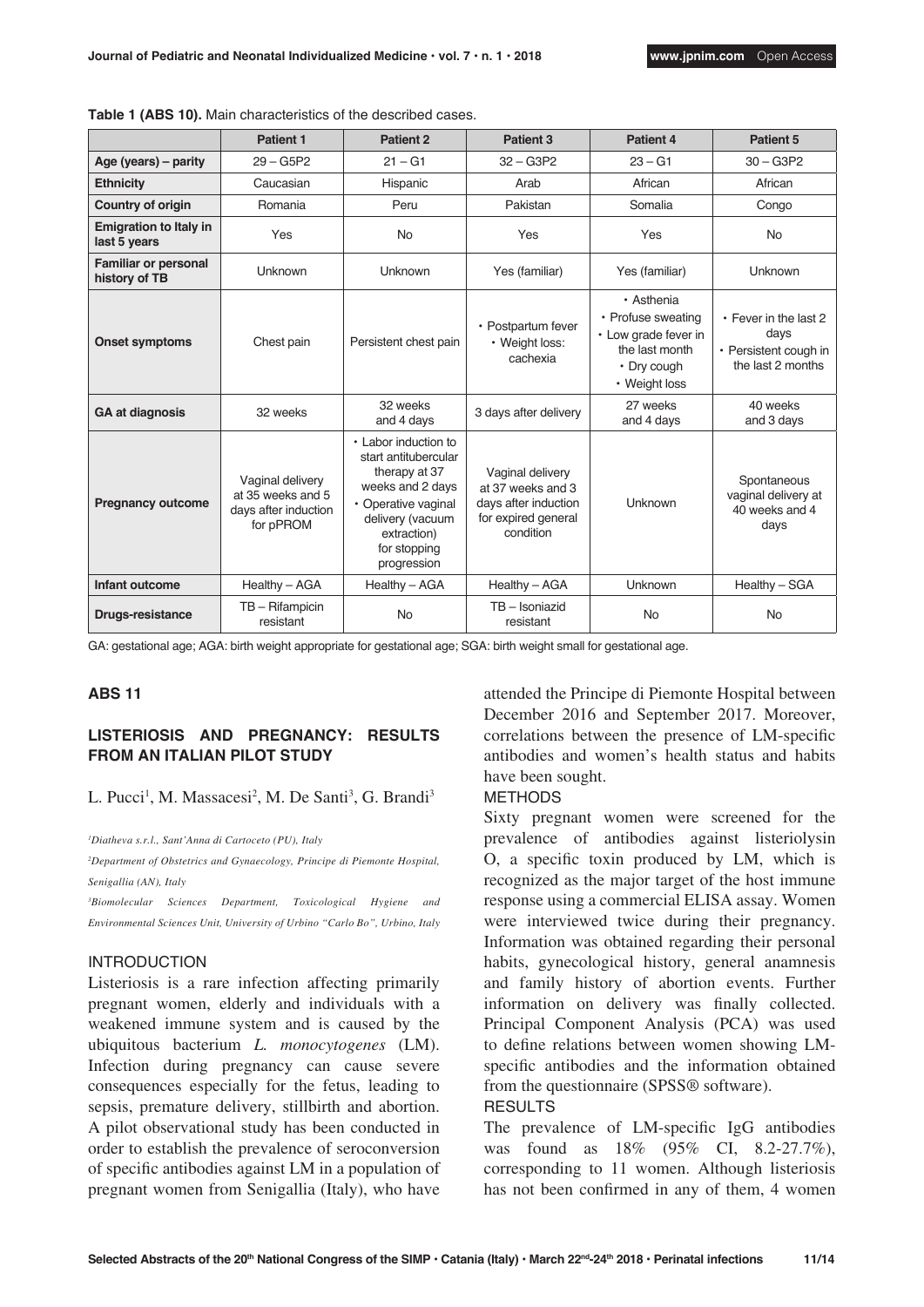received antibiotic therapy. PCA revealed that positive women reported incidents of fever and/ or intestinal pains during pregnancy. Particularly, 45.4% presented intestinal pains and 27.3% fever with vomit (12.1% and 18% in negative women, respectively). No significant correlation with the presence of LM-specific antibodies was observed in women with a previous abortion or with abortion cases in their families, while a slight association with processed food and soft cheese consumption was found.

#### **CONCLUSIONS**

Listeriosis may be very serious during pregnancy, but an early maternal diagnosis and treatment may reduce the risk of transplacental transmission. A timely diagnosis can only be achieved with serological screening, even though it is not possible to distinguish between current or prior infection. The detection of LM-specific IgG cannot be considered a clear signal of acute listeriosis, because antibodies could have been formed during a past infection. Our results show that 18% of positivity rate can be expected. PCA identified variables related to the presence of LM-specific antibodies that could be useful to clinicians in interpreting the serological results. Findings from this pilot study should be used to design a wider study focused on the prevalence of LM-specific antibodies in pregnant women, which could lead to significant clinical implications.

#### **ABS 12**

# **INCIDENCE OF TOXOPLASMOSIS IN PREG-NANCY: A POPULATION-BASED STUDY**

V. Donadono, L. Sarno, A. Giudicepietro, L.L. Mazzarelli, G. Saccone, S. Tagliaferri, A. Sirico, G. Esposito, G.M. Maruotti, F. Zullo, P. Martinelli

*Department of Neuroscience, Reproductive Sciences and Dentistry, School of Medicine, University of Naples Federico II, Naples, Italy*

#### INTRODUCTION

Maternal primary infection may cause congenital toxoplasmosis when acquired during pregnancy, because of the transplacental passage of the parasite. The prevalence of the infection is estimated to be as low as 1.5 cases per 1,000 live births worldwide, but it changes over countries. Therefore, the effectiveness of a policy of universal screening for toxoplasmosis infection during pregnancy is still subject of debate. The objective of this study was to evaluate the incidence of toxoplasmosis seroconversion during pregnancy in a populationbased cohort study.

# METHODS

This is a population-based cohort study of women counselled for suspected toxoplasmosis infection during pregnancy between January 2000 and December 2012 in Campania. In Italy, all pregnant women are screened for toxoplasmosis during pregnancy with IgG and IgM antibody at the first visit and, if both negative, every month until delivery. Women with positive IgM antibody are referred for counselling and further evaluation at University of Naples Federico II. At the first counselling visit, women underwent samples for IgG and IgM antibodies and IgG avidity at the local reference laboratory. Women were classified into three groups: 1) seroconversion if one or more samples taken in pregnancy with IgG-/IgM- were followed by another sample with IgG+/IgM+, 2) suspected infection if IgG+/IgM+ at first sample taken in pregnancy (but women with high avidity before 12 weeks were excluded from this group), and 3) no infection in pregnancy in all other cases.

## RESULTS

Between January 2000 and December 2012 there were 761,966 deliveries in Campania. Of them 1,217 (0.16%) were referred to University of Naples for suspected toxoplasmosis during pregnancy. After confirmed sample in our reference laboratory, 176 (14.5%) women were classified as seroconversion, 407 (33.4%) were classified as suspected infection and 634 (52.1%) were considered not infected in pregnancy. 52.1% (634/1,217) of women referred to our centre for suspected infection were therefore considered as not infected in pregnancy after confirmatory test at reference laboratory.

#### **CONCLUSIONS**

50% of women referred for suspected toxoplasmosis in pregnancy were not actually infected in pregnancy. Incidence of toxoplasmosis seroconversion in pregnancy in Campania has been demonstrated to be as low as  $0.02\%$ .

## **ABS 13**

#### **PARVOVIRUS B19 INFECTION IN PREGNANCY**

V. Frisina, G. Masuelli, T. Todros

*Gynecology and Obstetrics Unit, Surgical Sciences Department, University of Turin, Turin, Italy*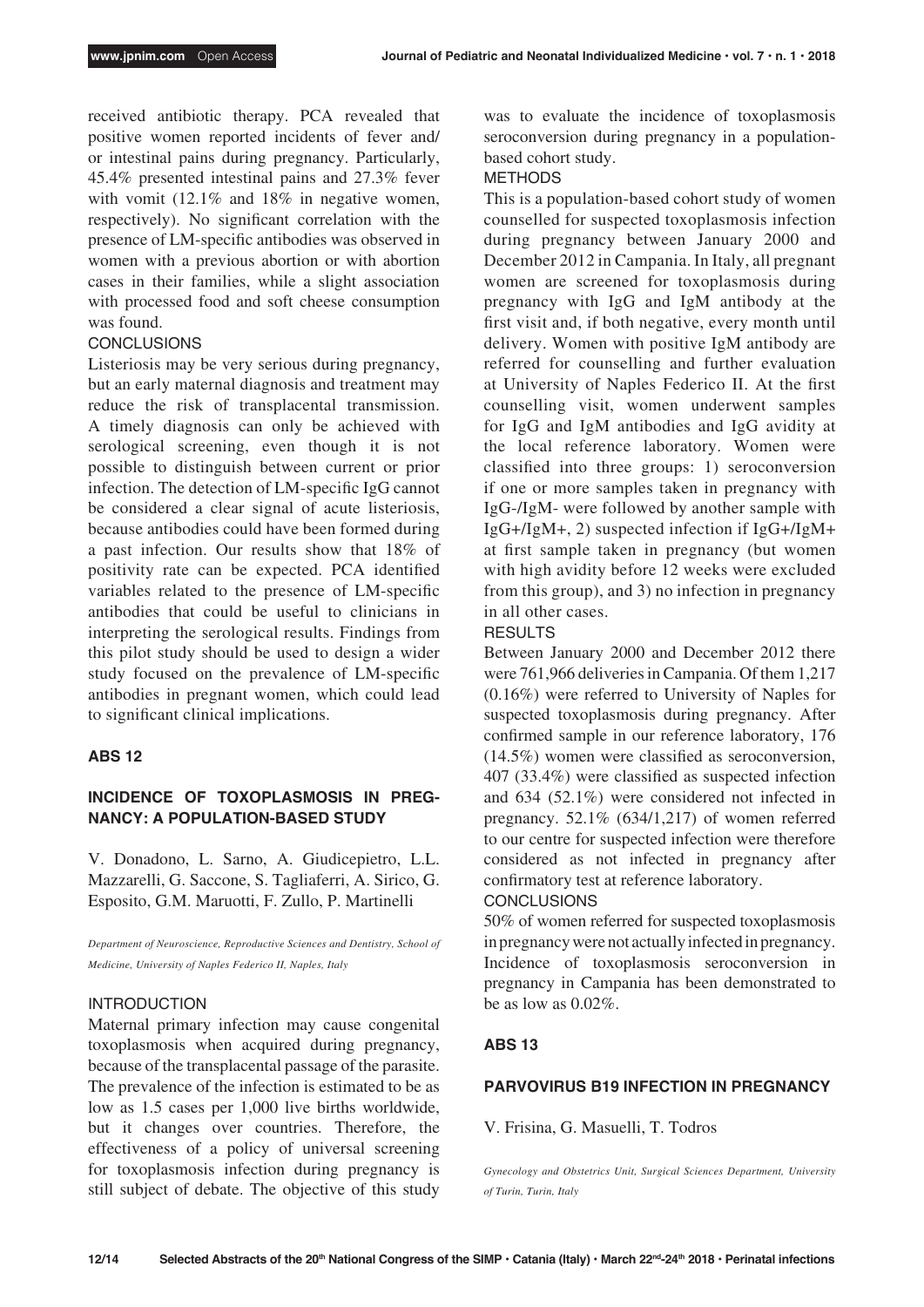# INTRODUCTION

Parvovirus B19 infection affects 1.5% of susceptible pregnant women of which 25-30% with asymptomatic infections. In the majority of cases symptoms are mild such as erythema to cheeks, neck, legs and arms; infection can cause severe fetal anemia as a result of fetal erythroid progenitor cells infection, high output cardiac failure and non-immune hydrops fetalis. Maternal transient aplastic crisis was reported in subjects with reduced average life of erythrocytes. We analyzed our data to report features of severe foetal and maternal infections.

## METHODS

All pregnant women with diagnosis of recent Parvovirus B19 infection managed at Sant'Anna Hospital (from 01/2016 to 12/2017) were included. **RESULTS** 

27 pregnant women were diagnosed with recent Parvovirus infection. 40% had an infection at the beginning of pregnancy, 52% during II trimester. 26 women delivered at term with healthy babies; 1 pregnancy is still ongoing. 85% had no maternal or foetal complications.

2 cases had severe maternal illness.

## *First case*

31-year-old pregnant woman, para 1, admitted at 17 weeks with fever, leukopenia and dyspnea; she had aplastic crisis and developed hemodynamic instability. Hematological disorder improved with intravenous human parvovirus specific IgA; she had persistent anemia during pregnancy. No ultrasound sign of fetal infection. She delivered at term.

# *Second case*

39-year-old, para 2, at 24 weeks of gestational age. Outbreaks with nausea, vomit and neck rigidity. During hospitalization she had diagnosis of meningitis. PCR on liquor was positive for Enterovirus. No neurological residual after full recovery. No ultrasound signs of fetal infection. She delivered at term.

2 cases had ultrasound foetal signs.

# *Third case*

30-year-old pregnant woman, para 2, admitted at 26 weeks for incidental diagnosis of ascites, pericardial effusion, tricuspid regurgitation and increase in middle cerebral artery blood flow. Intrauterine transfusion was performed at 27 weeks of pregnancy (Hb 1.8 g/dl before transfusion, Hb 6.5 g/dl after) with 25 cc of red cells; contemporary evacuating amniocentesis. PCR on ascites revealed Parvovirus > 5,000,000 copies/ml. Intrauterine transfusions and evacuating amniocentesis were performed again at 28 weeks and 29 weeks of pregnancy. She had complete resolution of ascites and normalization of middle cerebral artery blood flow. She delivered at term.

## *Fourth case*

24-year-old pregnant woman, para 5, admitted for moderate ascites. Spontaneous resolution of ascites. Pregnancy still ongoing.

# **CONCLUSIONS**

Despite the majority of Parvovirus infections are asymptomatic, pregnant women who are exposed or develop symptoms should be assessed for serological status. In mother with proven parvovirus B19 infection close ultrasound monitoring is recommended, in order to promptly identify hydrops and/or severe foetal anemia. Experience with intrauterine transfusion of erythrocytes can make a difference to improve foetal outcomes.

## **ABS 14**

# **PRETERM PREMATURE RUPTURE OF MEMBRANES (PPROM): CAN WE OPTIMIZE OUR FIRST LINE TREATMENT BY STUDYING THE LOCAL MICROBIOTA?**

A. Dall'Asta, L. Angeli, E. Roletti, T. Ghi, T. Frusca

*Obstetrics and Gynecology Unit, University of Parma, Parma, Italy*

# INTRODUCTION

There is no consensus as regards the optimal antibiotic treatment for the prophylaxis of chorioamnionitis in women with a diagnosis of preterm premature rupture of the membranes (PPROM). The objective of this study was to evaluate whether a systematic protocol for the assessment of the urinary and vaginal microbiota can guide when selecting the optimal antibiotic prophylaxis in women diagnosed with PPROM.

# **METHODS**

We conducted a retrospective observational study on all cases of non-iatrogenic PPROM < 34+0 weeks admitted at a Tertiary Unit over a three-year period, between 2013 and 2016. As per internal protocol all women with a diagnosis of PPROM were systematically submitted to vaginal and cervical swabs and urine midstream specimen for urine culture and *C. trachomatis* PCR, and conservatively managed as per International Guidelines using broad-spectrum antibiotics. Data regarding microbiological assays and antibiotic sensitivity were retrieved and analysed in order to evaluate the